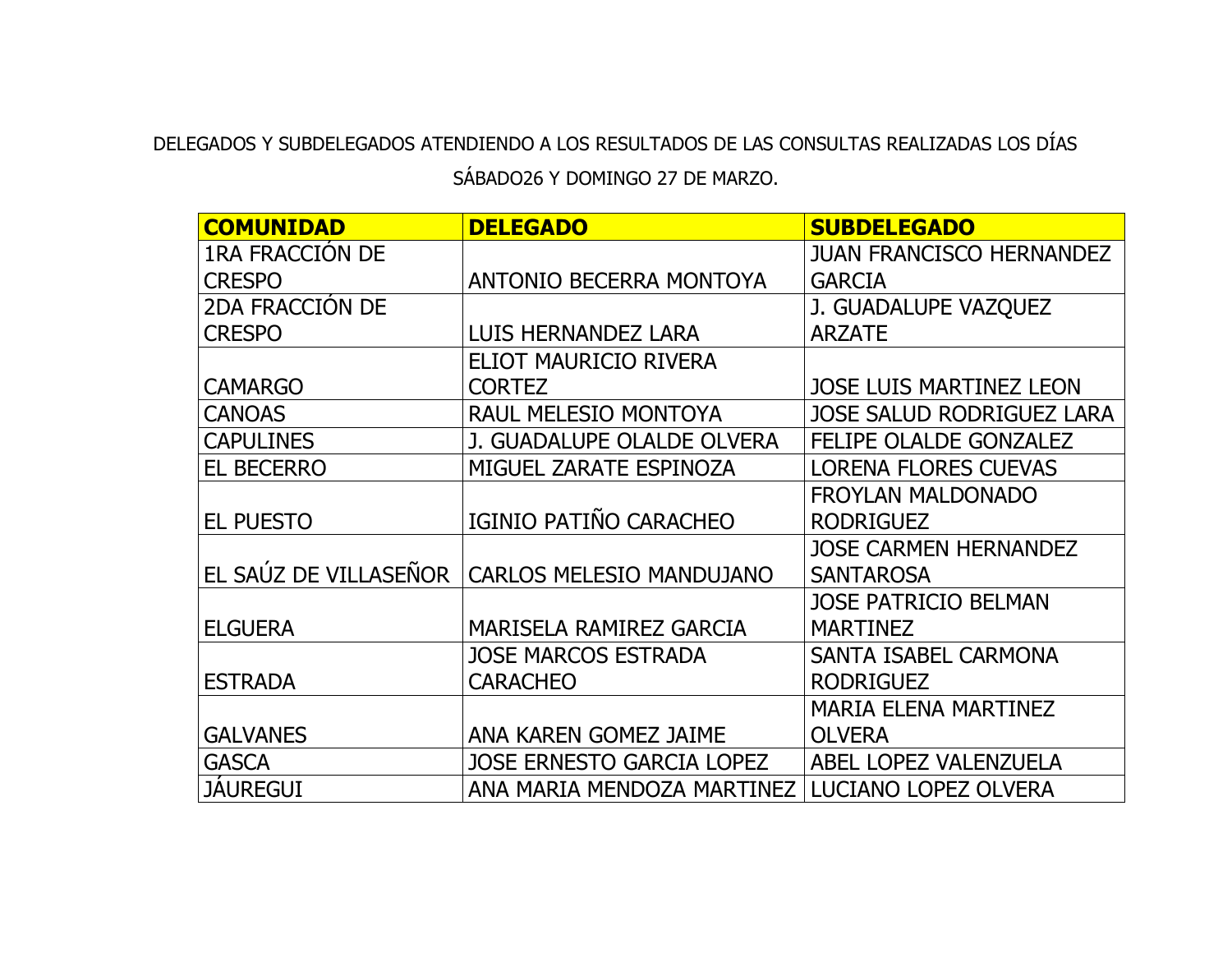| <b>LA AURORA</b>      | MA. ELENA PUENTE LUNA             | ARMANDO LOZANO JUAREZ            |
|-----------------------|-----------------------------------|----------------------------------|
| LA CONCEPCIÓN         | CIRO BREÑA SERVIN                 | JOSE PULQUERO QUINTERO           |
| LA CRUZ               | DARIA GUZMAN MORENO               | <b>CATALINA GUZMAN MORENO</b>    |
| LA ESPERANZA DE       |                                   | LIS BRENDA MARTINEZ              |
| <b>YUSTIS</b>         | MA. ADRIANA SALOMON TORRES        | <b>RENDON</b>                    |
|                       | <b>JOSE MANUEL ARISMENDI</b>      |                                  |
| LA LAJA               | <b>LABRADA</b>                    | <b>JUAN CARLOS GARCIA TORRES</b> |
|                       |                                   | <b>JOSE RAFAEL MANCERA</b>       |
| LA LUZ                | FELIPE RODRIGUEZ MANCERA          | <b>MARAVILLO</b>                 |
|                       |                                   | <b>JOSE ANTONIO SERRANO</b>      |
| <b>LA MACHUCA</b>     | RICARDO PATIÑO RODRIGUEZ          | <b>PEREZ</b>                     |
| LA PALMITA DE SAN     |                                   | <b>MA. GUADALUPE ALEJOS</b>      |
| <b>GABRIEL</b>        | <b>EDUARDO ALEJOS MANCERA</b>     | <b>MARTINEZ</b>                  |
|                       |                                   | <b>MARICELA CAMPOS</b>           |
| LA TRINIDAD           | PATRICIA ALMANZA PATIÑO           | <b>VILLASEÑOR</b>                |
| <b>LOS ALAMOS</b>     | <b>MARIA ISELA CENTENO FLORES</b> | AUDELIA HERRERA GALLARDO         |
| <b>LOS HUESOS</b>     | <b>JOSE LUIS MARTINEZ PEREZ</b>   | TOMAS ZUÑIGA RIVERA              |
|                       |                                   | <b>VERONICA GABRIELA</b>         |
| <b>LOS MANCERA</b>    | ALEJANDRO PATIÑO LEMUS            | <b>MANCERA ANAYA</b>             |
|                       |                                   | <b>LEONARDO MORALES</b>          |
| <b>NUEVO PORVENIR</b> | LORENA GOMEZ GOMEZ                | <b>ESCOGIDO</b>                  |
| OJO SECO              | <b>JOSE ANTONIO TORRES VEGA</b>   | <b>JAIME VEGA GOMEZ</b>          |
| <b>PLANCARTE</b>      | <b>RUBEN RESENDIZ HERNANDEZ</b>   | <b>DAVID SIERRA FLORES</b>       |
|                       |                                   | <b>JOSE ANTONIO REYES</b>        |
| PRESA BLANCA          | <b>TEREZA HERNANDEZ ZARATE</b>    | <b>HERNANDEZ</b>                 |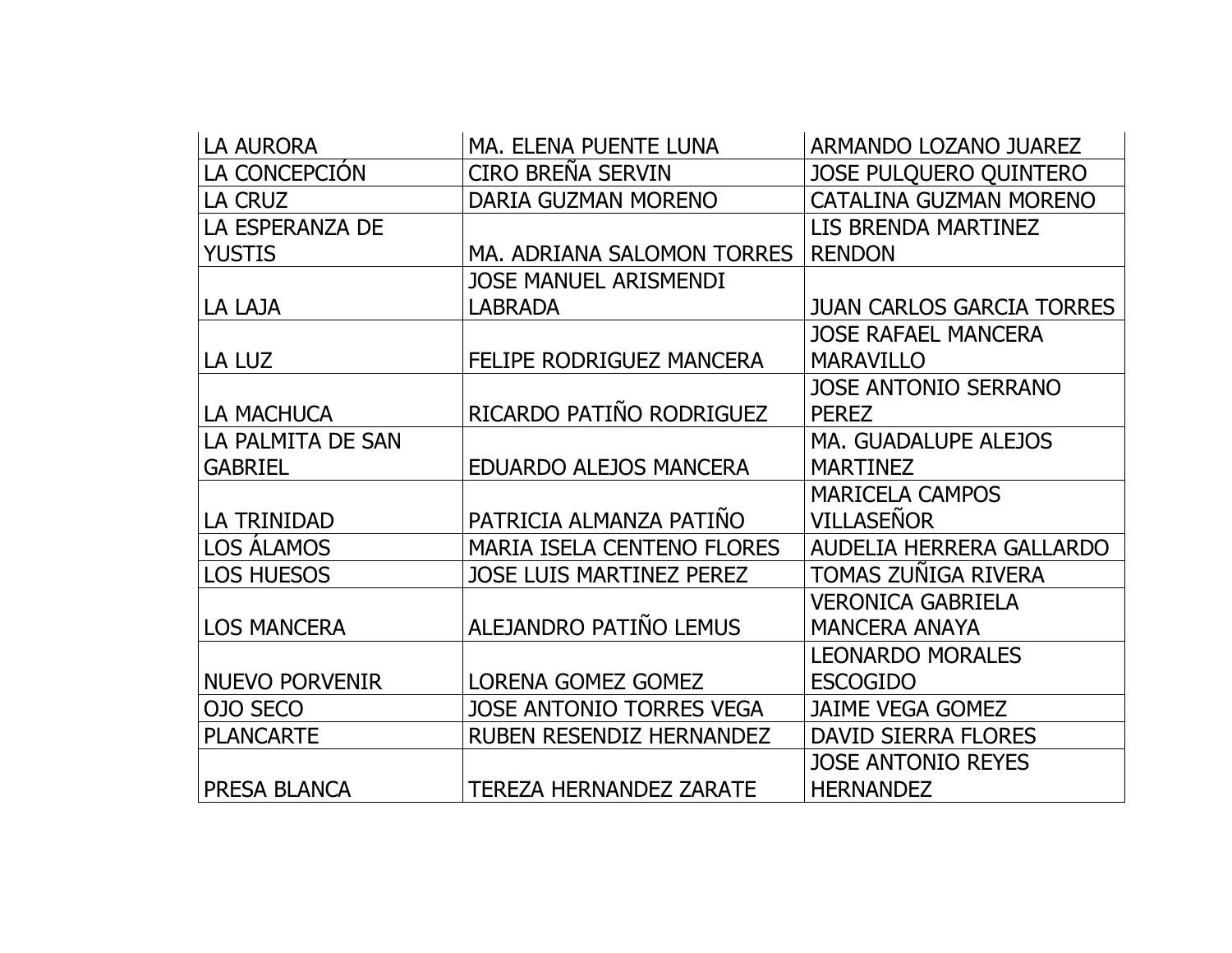|                                         | MARTHA PATRICIA MANRIQUEZ         | MARIA DE LA LUZ RODRIGUEZ     |
|-----------------------------------------|-----------------------------------|-------------------------------|
| <b>RANCHO SECO</b>                      | <b>GONZALEZ</b>                   | <b>RODRIGUEZ</b>              |
| RINCÓN DE TAMAYO                        | <b>RAMIRO ARREGUIN PEREZ</b>      | MARIA DE LA LUZ FRADE RUIZ    |
| <b>SAN ANTONIO DE</b>                   |                                   | <b>JOSE MANUEL MARTINEZ</b>   |
| <b>ESPINOZA</b>                         | <b>MATILDE RAMIREZ MANCERA</b>    | <b>MARTINEZ</b>               |
|                                         |                                   | <b>IRENE TEPOZOTLAN</b>       |
| SAN ANTONIO GALLARDO JOEL CAPILLA GOMEZ |                                   | <b>DOMINGUEZ</b>              |
|                                         |                                   | <b>JOSE RAFAEL MANCERA</b>    |
| <b>SAN CAYETANO</b>                     | MARIA CECILIA ALCOCER JUAREZ      | <b>MARTINEZ</b>               |
| <b>SAN ELÍAS</b>                        | <b>JOSE ALFREDO RIVERA REYES</b>  | <b>NESTOR ALFARO RIVERA</b>   |
| SAN ISIDRO DE LA                        |                                   |                               |
| <b>CONCEPCIÓN</b>                       | DANIEL GODINEZ CERVANTES          | MARIA ILDA JUAREZ GARCIA      |
|                                         |                                   | ALEJANDRA GRIMALDO            |
| SAN ISIDRO DE TROJES                    | <b>FABIOLA PEREZ MARTINEZ</b>     | <b>MORENO</b>                 |
|                                         | RUBICELA RODRIGUEZ                | <b>JOSE HILARIO JIMENEZ</b>   |
| SAN JOSÉ EL NUEVO                       | <b>BUENROSTRO</b>                 | <b>GOMEZ</b>                  |
| SAN JUAN DE LA VEGA                     | <b>MARIA LAURA RAMOS CUARENTA</b> | <b>CARLOS RAMOS GRIMALDO</b>  |
|                                         | PERLA JUDITH MONZON               |                               |
| <b>SAN LUIS REY</b>                     | <b>CALVARIO</b>                   | EPIGMENIO PICHARDO FRIAS      |
| <b>SAN MARTIN DE</b>                    |                                   | ROMUALDO RAMIREZ              |
| <b>CAMARGO</b>                          | <b>FILIBERTO LARA ARCE</b>        | <b>MARTINEZ</b>               |
|                                         | <b>FELIX JACOBO MALDONADO</b>     |                               |
| <b>SAN MIGUEL OCTOPAN</b>               | <b>HERNANDEZ</b>                  | <b>JUAN MEDINA RODRIGUEZ</b>  |
| <b>SAN NICOLAS DE</b>                   | MA. DEL RAYO EVA PALACIOS         |                               |
| <b>ESQUIROS</b>                         | <b>GARCIA</b>                     | <b>OLIVA RODRIGUEZ JUAREZ</b> |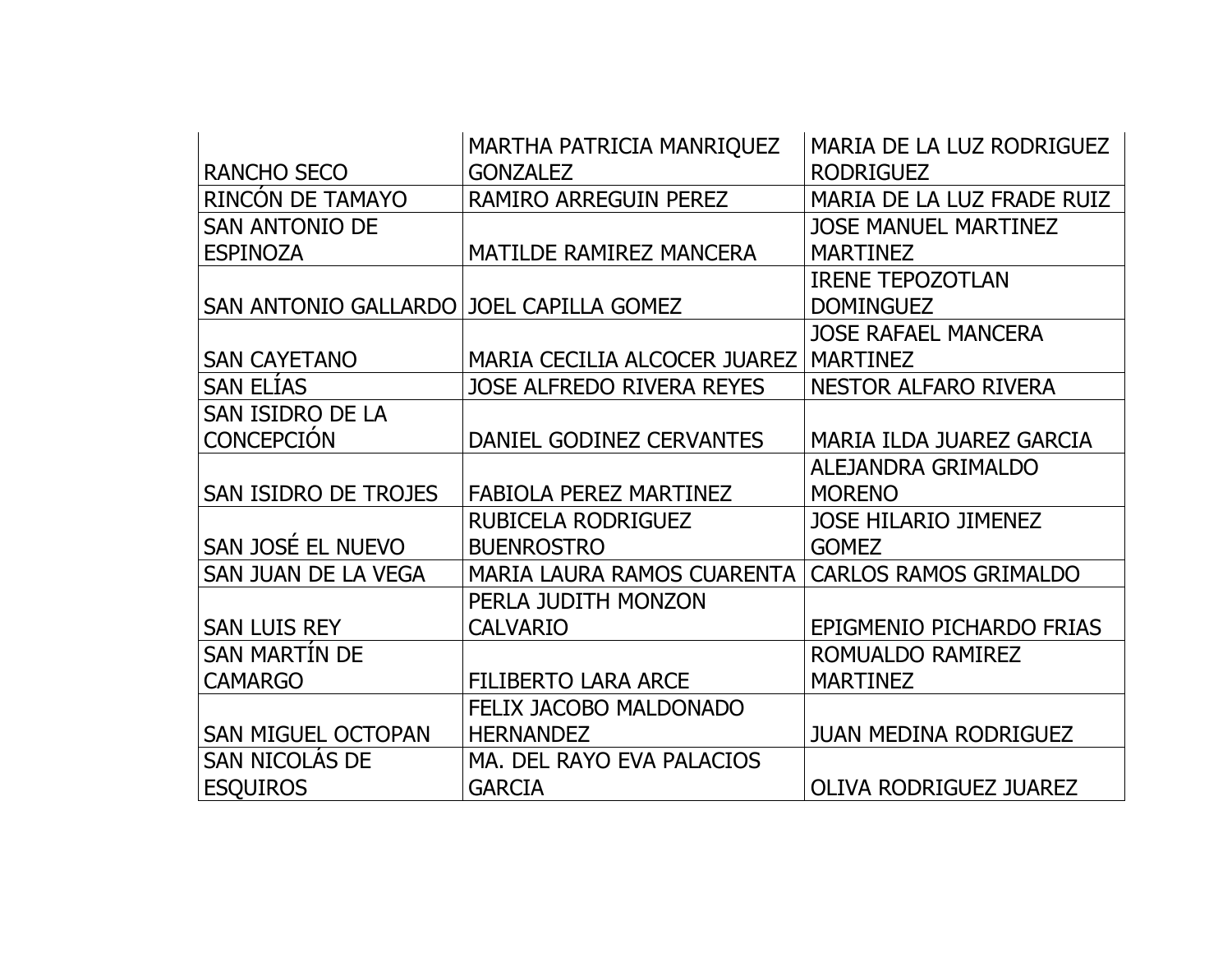|                      |                                                                                         | <b>FRANCISCO JAVIER MATA</b> |
|----------------------|-----------------------------------------------------------------------------------------|------------------------------|
| SAN RAFAEL DE YUSTIS | SANTIAGO MARTINEZ LORENZO                                                               | <b>LOPEZ</b>                 |
| <b>SANTA ANITA</b>   | JULIO CESAR MARTINEZ PATIÑO                                                             | ALEJANDRO ORTEGA BANDA       |
|                      | <b>MARIA GUADALUPE ORTIZ</b>                                                            |                              |
| <b>SILVA</b>         | <b>VELASQUEZ</b>                                                                        | <b>JOSE LUIS ORTIZ PUGA</b>  |
| <b>TENERIA DEL</b>   | MA. DEL ROSARIO LOZANO                                                                  | MARIA DEL RAYO HERNANDEZ     |
| <b>SANTUARIO</b>     | <b>JUAREZ</b>                                                                           | <b>PATLAN</b>                |
|                      |                                                                                         | <b>MA. CLARA PALACIOS</b>    |
| <b>TRES PUENTES</b>  | <b>ANTONIO CASAS PALACIOS</b>                                                           | <b>GERVACIO</b>              |
|                      |                                                                                         | MARIA DE LOS ANGELES RICO    |
| <b>YUSTIS</b>        | LETICIA OCHOA GUERRERO                                                                  | <b>REYES</b>                 |
|                      | DUFCTA DE DECICNIACIÓN DE DELECADOS VICUDDELECADOS EN LAS COMUNITADES QUE NO SE DEALITO |                              |

PROPUESTA DE DESIGNACIÓN DE DELEGADOS Y SUBDELEGADOS EN LAS COMUNIADES QUE NO SE REALIZÓ

CONSULTA POR SER FORMULA ÚNICA Y EN ATENCIÓN A LOS CONSIDERANDOS SÉPTIMO Y OCTAVO DEL **DICTAMEN** 

## **GOB-062/2022**

| <b>COMUNIDAD</b>      | <b>DELEGADO</b>                | <b>SUBDELEGADO</b>                 |
|-----------------------|--------------------------------|------------------------------------|
|                       |                                | <b>JOSUE EMMANUEL GRANADOS</b>     |
| ARREGUÍN DE ABAJO     | FROYLAN HERNANDEZ LIZARDI      | <b>HERRERA</b>                     |
| <b>LOS AGUIRRE</b>    | <b>ANDRES CERRITOS CUELLAR</b> | MA. ANGELICA PANTOJA VARGAS        |
| <b>MICHINELAS</b>     | <b>MARICELA LEMUS MARTINEZ</b> | <b>JOSE ALFREDO MANCERA GALVAN</b> |
| <b>SAN ISIDRO DE</b>  |                                |                                    |
| <b>ELGUERA</b>        | <b>GLORIA GARCIA CAMACHO</b>   | <b>LAURA PEREZ FLORES</b>          |
| <b>SAN ISIDRO DEL</b> |                                |                                    |
| <b>PALMAR</b>         | <b>MARIO TOVAR MORALES</b>     | <b>MACARIO MARTINEZ TOVAR</b>      |
| SAN JOSÉ DE           |                                |                                    |
| <b>GUANAJUATO</b>     | EDITH ROJAS MELGOZA            | <b>GRACIELA SALINAS RAMIREZ</b>    |